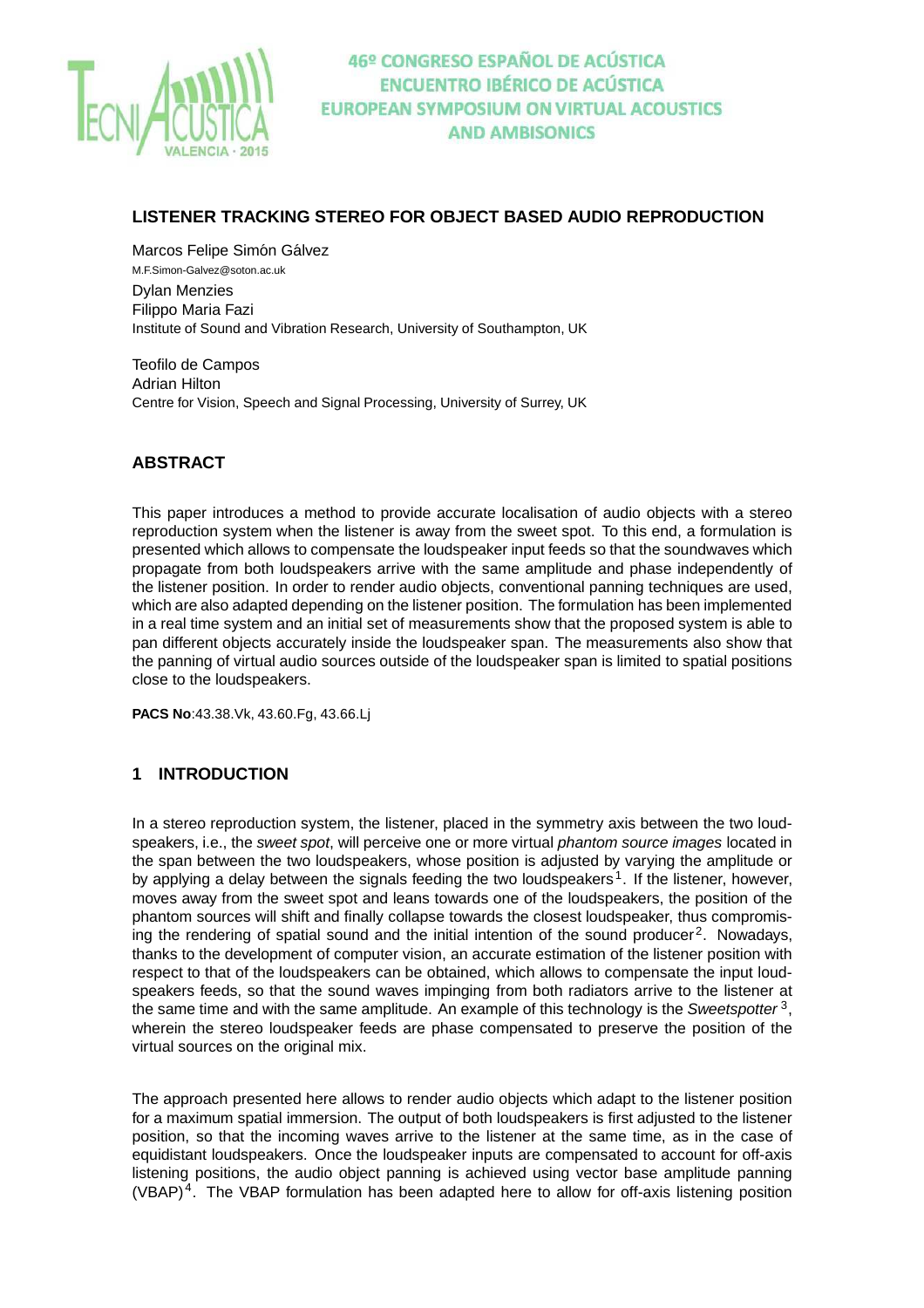

rendering. The objects can be plane-wave objects or point-source objects. If the listener moves, he or she will perceive that the incoming direction of the plane-wave objects does not change in the case of point-source objects or that or that the position of the sources is static in absolute coordinates in the space. This provides the listener with *motion parallax* cues, creating a greater 3-dimension awareness, as well as perception of depth.

Section 2 of the paper introduces the practical implementation of the system and the compensation used for extending the sweetspot for listening positions which are not symmetrical with respect to the two loudspeakers (asymmetrical listening positions). Section 3 presents the VBAP formulation, which has been adapted to account for asymmetrical listening positions. Objective localisation measurements based on the interaural time difference (ITD) have also been presented. Section 4 summarises the main aspects presented in this work.

## **2 AN ADAPTIVE STEREO SYSTEM WITH LISTENER COMPENSATION**

## **2.1 Implementation**

The formulation which is presented in the following sections has been implemented in a real-time system using a standard PC with the MAX MSP 6 software system. The implementation uses a Microsoft Kinect together with the *dp.kinect* MAX patch to perform the listener tracking<sup>5</sup>. A screenshot of the MAX patch is reported in Fig. 1.



Figure 1: MAX MSP external implementation adaptive stereo object renderer.

## **2.2 Notation definition**

Fig. 2 shows the reference system which is employed for finding the relative position of the listener with respect to the loudspeakers. The vector notation used is as follows: a given vector **x** is defined by a magnitude  $|x|$  and by an unitary pointing vector  $\hat{\mathbf{x}}$ . The vectors  $\mathbf{r}_R$  and  $\mathbf{r}_L$  define the orientation and distance from each loudspeaker to the centre of the listener's head. These are formulated as

$$
\mathbf{r}_L(\mathbf{x}_0) = -\mathbf{x}_0 - \mathbf{d}, \text{ and } \mathbf{r}_R(\mathbf{x}_0) = \mathbf{x}_0 - \mathbf{d}, \tag{1}
$$

where **d** is the vector representing the right loudspeaker position with respect to the tracking system position.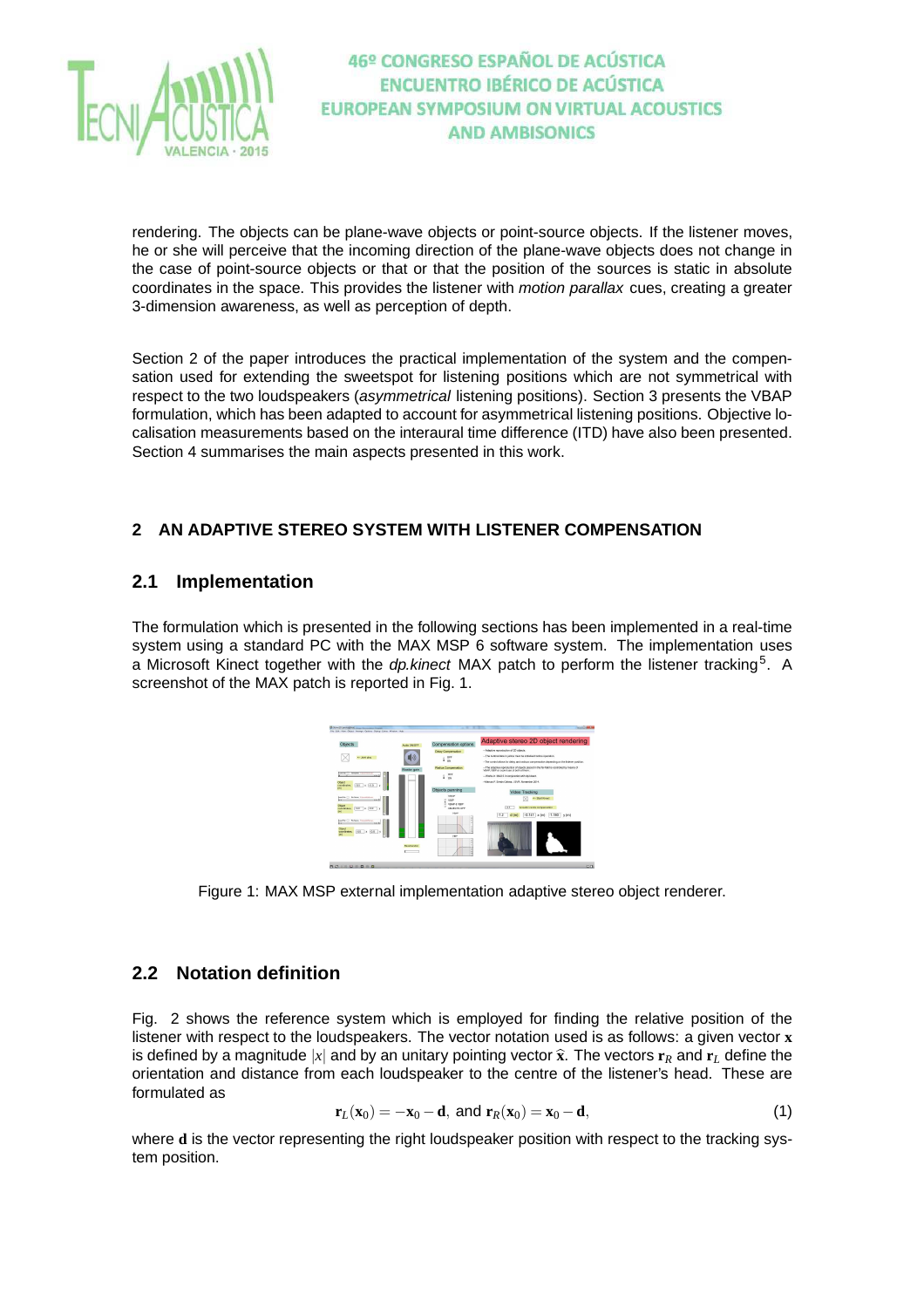



Figure 2: Definition of vectors and quantities used for the adaptive stereo. The Kinect, represented by the camera at *C*, defines the origin of coordinates  $(x = 0 \text{ m}, y = 0 \text{ m})$ .

Using these vectors, the total field generated by both loudspeakers at a listener position  $(x_0)$  is defined as

$$
p(\mathbf{x}_0, \omega) = \frac{\tilde{s}_L(\omega)}{4\pi |\mathbf{r}_L(\mathbf{x}_0)|} e^{-jk(|\mathbf{r}_L(\mathbf{x}_0)|)} + \frac{\tilde{s}_R(\omega)}{4\pi |\mathbf{r}_R(\mathbf{x}_0)|} e^{-jk(|\mathbf{r}_R(\mathbf{x}_0)|)},
$$
(2)

where  $\omega$  is the angular frequency,  $k = \omega/c_0$  the wavenumber,  $c_0 = 344$  m/s is the speed of sound and *e<sup>-jωt</sup>* represents a time delay. The symbols  $\tilde{s}_L$ (ω) and  $\tilde{s}_R$ (ω) represent the compensated loudspeaker signals.

### **2.3 Compensation**

In order to provide an accurate localisation of virtual sources regardless of the listener position, the first requirement is to ensure that the soundwaves propagating from each loudspeaker arrive at the listener position at the same time instant and with the same amplitude, as it occurs in a symmetric listening situation. This is achieved by applying a gain and a delay to the loudspeaker signals to compensate for the distance attenuation and time of travel of the waves. The gain compensation is performed by multiplying both input signals  $s_L(\omega)$  and  $s_R(\omega)$  by  $|\mathbf{r}_L|$  and  $|\mathbf{r}_R|$ respectively. The delay compensation is performed differently depending on the relative sign of the difference  $|\mathbf{r}_L(\mathbf{x}_0)| - |\mathbf{r}_R(\mathbf{x}_0)|$ . It the listener is closer to the left source, the compensation is applied as

$$
\tilde{s}_L(\omega) = s_L(\omega) |\mathbf{r}_L(\mathbf{x}_0)| e^{jk(|\mathbf{r}_L(\mathbf{x}_0)| - |\mathbf{r}_R(\mathbf{x}_0)|)}, \text{and } \tilde{s}_R(\omega) = s_R(\omega) |\mathbf{r}_R(\mathbf{x}_0)|,
$$
\n(3)

being *s<sup>L</sup>* the left input signal. If in the other hand the listener is closer to the right source, the right source input feed is given

$$
\tilde{s}_R(\omega) = s_R(\omega) |\mathbf{r}_R(\mathbf{x}_0)| e^{jk(|\mathbf{r}_R(\mathbf{x}_0)| - |\mathbf{r}_L(\mathbf{x}_0)|)}, \text{and } \tilde{s}_L(\omega) = s_L(\omega) |\mathbf{r}_L(\mathbf{x}_0)|,
$$
\n(4)

being  $s_L(\omega)$  and  $s_R(\omega)$  the left and right input signals respectively. The frequency independent delays *e jk*(|**r***L*(**x**0)|−|**r***R*(**x**0)|) and *e jk*(|**r***R*(**x**0)|−|**r***L*(**x**0)|) are implemented in real time by applying a fractional delay<sup>6</sup> of  $\delta(t - (|\mathbf{r}_L(\mathbf{x}_0)| - |\mathbf{r}_R(\mathbf{x}_0)|))$  and  $\delta(t - (|\mathbf{r}_R(\mathbf{x}_0)| - |\mathbf{r}_L(\mathbf{x}_0)|)).$ 

The effect of compensation for gain and delay on the impulse responses of each loudspeaker is shown in Fig. 3, for a position which corresponds to  $(x = -0.41 \text{ m}, y = 1.15 \text{ m})$ . The impulse responses have been obtained by inverse Fourier transformation of the measured frequency responses between the input to the system and a microphone at the given locations. When no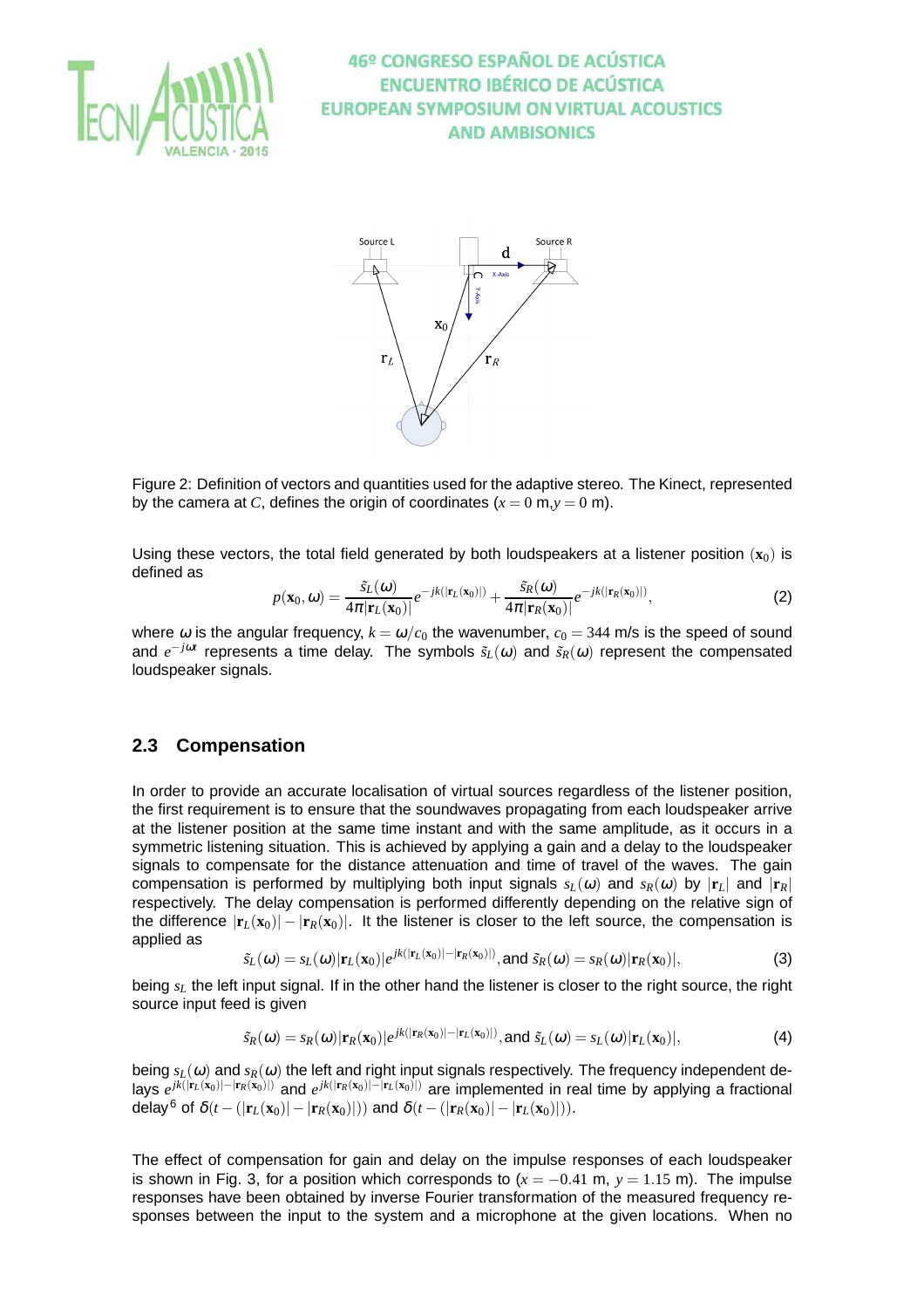



Figure 3: Measured impulse response (IR) of each of the loudspeaker, *IR<sup>L</sup>* for left loudspeaker and *IR<sup>R</sup>* for the right loudspeaker; without compensation, Figure (a), and with compensation, Figure (b), corresponding to a listening position at  $(x = -0.41 \text{ m}, y = 1.15 \text{ m})$ .

signal compensation is applied, a large delay between the impulse responses from each loudspeaker can be observed in Fig. 3a. When the compensation is used, which is shown in Fig. 3b, the impulse response peaks coincide. There is, however, a large variability in the peak amplitude, which is not so accurately equalised. This suggests that the position and frequency dependence on the individual radiation patterns of each loudspeaker requires a more accurate compensation than just by compensating according to the distance from the loudspeaker.

#### **3 OBJECT PANNING**

Amplitude panning applies different gain values to the input signals of a set of loudspeakers to steer the propagation direction of an original input signal. For a given mono object with associated signal  $s<sub>0</sub>(\omega)$  and placed in a certain position in the space, it is possible to create a set of loudspeaker signals given by

$$
s_L(\omega) = s_0(\omega)g_L(\mathbf{x}_0), \text{ and } s_R(\omega) = s_0(\omega)g_R(\mathbf{x}_0),
$$
\n(5)

where  $g_L(\mathbf{x}_0)$  and  $g_R(\mathbf{x}_0)$  represent the normalised panning gains for the listener position  $\mathbf{x}_0$ . The loudspeaker signals  $s_L(\omega)$  and  $s_R(\omega)$  can be further compensated to account for the listener position, as performed in Equations 3 and 4, to give compensated loudspeaker signals  $\tilde{s}_L(\omega)$  and  $\tilde{s}_R(\omega)$ .

### **3.1 Object panning strategies**

The orientation of the different audio objects is adjusted using panning techniques as vector base amplitude panning (VBAP)<sup>4</sup>. The VBAP formulation is used to adjust the amplitude of the loudspeaker feeds so that an object is perceived as being located at a given position, as shown in Fig. 4, where the normalised input feeds  $g_L(\mathbf{x}_0)$  and  $g_R(\mathbf{x}_0)$  are calculated to keep the position of the audio object static independently of the listener position.

For a given listener position, an object orientation vector  $\mathbf{p}_0$  is created according to

$$
\mathbf{p}_0(\mathbf{x}_0) = g_L'(\mathbf{x}_0)\hat{\mathbf{r}}_L(\mathbf{x}_0) + g_R'(\mathbf{x}_0)\hat{\mathbf{r}}_R(\mathbf{x}_0),
$$
\n(6)

where  $g'_{L}(\mathbf{x}_0)$  and  $g'_{R}(\mathbf{x}_0)$  are the unnormalised gain factors of each loudspeaker and  $\hat{\mathbf{r}}_L(\mathbf{x}_0)$  and  $\hat{\mathbf{r}}_L(\mathbf{x}_0)$  and  $\hat{\mathbf{r}}_L(\mathbf{x}_0)$  and  $\hat{\mathbf{r}}_L(\mathbf{x}_0)$  and  $\hat{\mathbf{r}}_L(\mathbf{x}_0)$  and  $\hat$  $\hat{\mathbf{r}}_R(\mathbf{x}_0)$  are the unitary pointing vectors of each loudspeaker. In the original VBAP formulation it is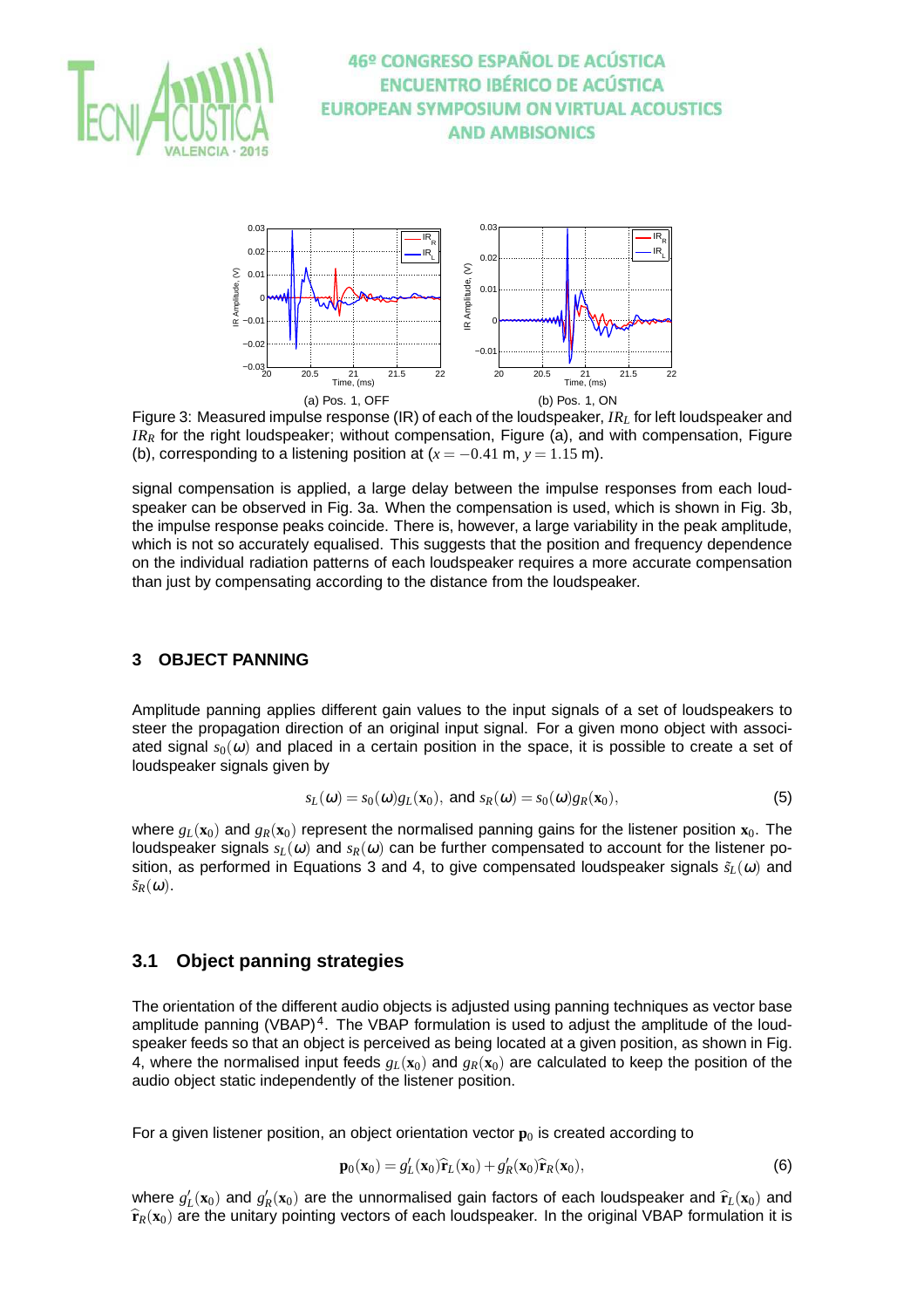



Figure 4: Example of how the VBAP gains are adjusted for two listener position so that the object stays static relative to the listener at a desired 2D coordinate.

assumed that the listener is placed at the same distance from both loudspeakers and hence  $\hat{\mathbf{r}}_L$ and  $\hat{\mathbf{r}}_R$  are only calculated once. In the formulation presented here, however, these account for asymmetrical listening situations. The above equation can be rewritten in matrix notation

$$
\begin{bmatrix} p_{0y}(\mathbf{x}_0) \\ p_{0x}(\mathbf{x}_0) \end{bmatrix} = \begin{bmatrix} r_{L_y}(\mathbf{x}_0) & r_{R_y}(\mathbf{x}_0) \\ r_{L_x}(\mathbf{x}_0) & r_{R_x}(\mathbf{x}_0) \end{bmatrix} \begin{bmatrix} g'_L(\mathbf{x}_0) \\ g'_R(\mathbf{x}_0) \end{bmatrix},
$$
\n(7)

where the subscripts *<sup>y</sup>* and *<sup>x</sup>* indicate the orthogonal projections on the *y* and *x* axis of the pointing vectors  $\hat{\mathbf{r}}_L(\mathbf{x}_0)$  and  $\hat{\mathbf{r}}_R(\mathbf{x}_0)$  and of the virtual source pointing vector  $\mathbf{p}(\mathbf{x}_0)$ . For a virtual source placed at a position defined by the object pointing vector  $\mathbf{p}_0$ , the required gains are obtained by <sup>4</sup>

$$
\begin{bmatrix} g_L'(\mathbf{x}_0) \\ g_R'(\mathbf{x}_0) \end{bmatrix} = \begin{bmatrix} r_{L_y}(\mathbf{x}_0) & r_{R_y}(\mathbf{x}_0) \\ r_{L_x}(\mathbf{x}_0) & r_{R_x}(\mathbf{x}_0) \end{bmatrix}^{-1} \begin{bmatrix} p_{0_y}(\mathbf{x}_0) \\ p_{0_x}(\mathbf{x}_0) \end{bmatrix}.
$$
 (8)

The unnormalised gains  $g'_L(\mathbf{x}_0)$  and  $g'_R(\mathbf{x}_0)$  are then converted into normalised gains  $g_L(\mathbf{x}_0)$  and  $g_R(\mathbf{x}_0)$ , so that the acoustic power at the listener position is equal to a certain value, here assumed to be unitary. The normalisation can be performed assuming coherent summation, as it is understood to occur at low frequencies, or assuming incoherent summation, as it occurs at higher frequencies. If coherent normalisation is used, the loudspeaker feeds are normalised so that  $g_L(\mathbf{x}_0) + g_R(\mathbf{x}_0) = 1$ . However, coherent normalisation has the risk of turning the system unstable for phantom source positions in which the loudspeaker feeds are equal in magnitude but with opposite phase, as it happens when objects are panned outside the loudspeaker span. Furthermore, as the system is aimed to be used in a, normal, reverberant room, loudness is best preserved if both gains are normalised with the square root of the powers<sup>7</sup>, as also uncorrelated reflections contribute to the general pressure level.

Thus, in order to avoid system instability, incoherent normalisation is preferred throughout the whole frequency band, with the constraint that  $\sqrt{g_L^2(\mathbf{x}_0) + g_R^2(\mathbf{x}_0)}$ =1. Below 1.5 kHz, it is possible to place objects outside of the stereo span, thanks to the coherent summation of the waves. The panning gains for the low frequency range,  $g^{(LF)}_L$  $L^{(LF)}(\mathbf{x}_0)$  and  $g_R^{(LF)}$  $R^{(LF)}(\mathbf{x}_0)$ , are given by

$$
g_L^{(LF)}(\mathbf{x}_0) = \frac{g_L'(\mathbf{x}_0)}{\sqrt{g_L'^2(\mathbf{x}_0) + g_R'^2(\mathbf{x}_0)}},
$$
(9)

and

$$
g_R^{(LF)}(\mathbf{x}_0) = \frac{g_R'(\mathbf{x}_0)}{\sqrt{g_L^{22}(\mathbf{x}_0) + g_R^{22}(\mathbf{x}_0)}}.
$$
(10)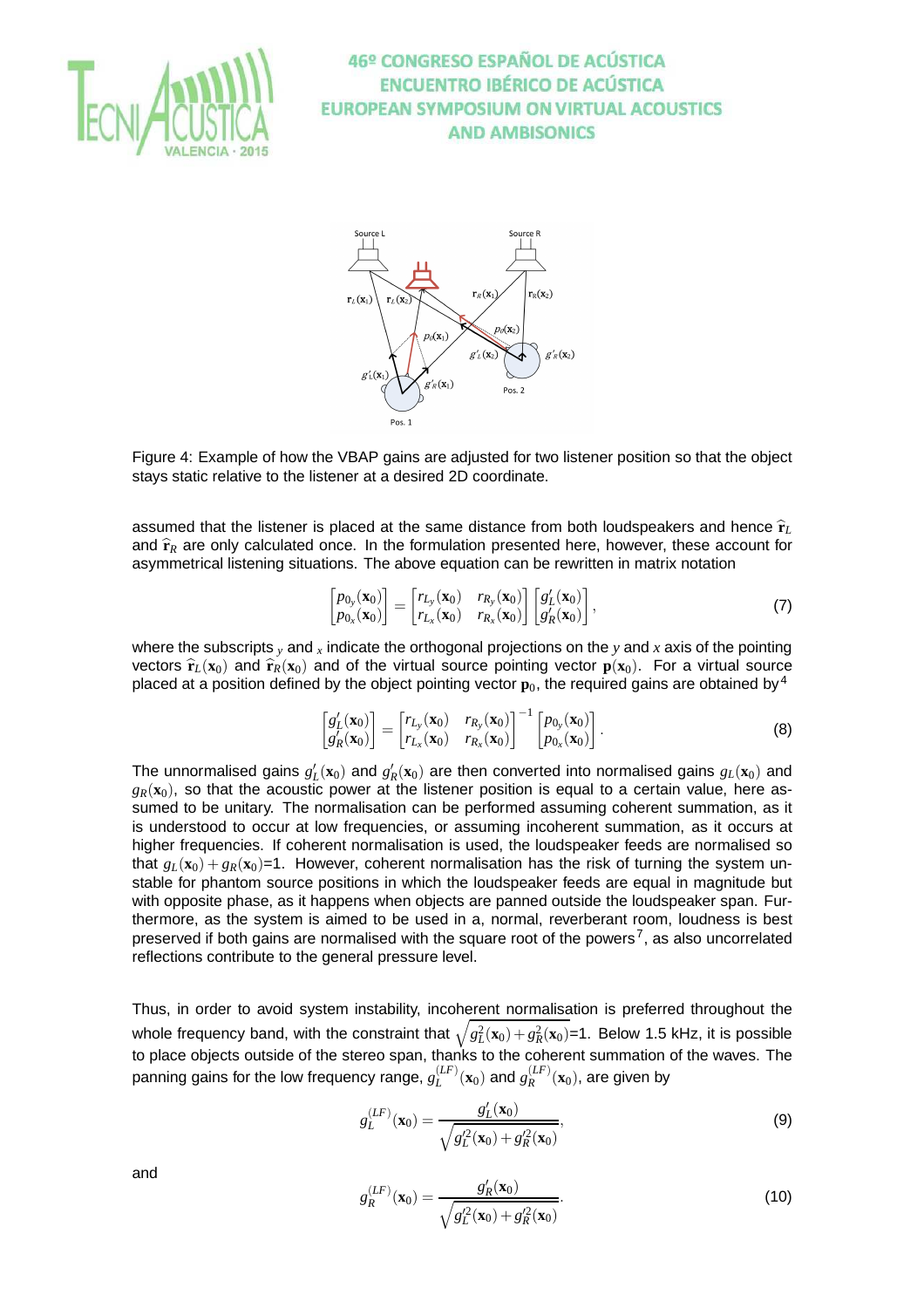

Above 1.5 kHz, the gains are normalised in the same way as for the low frequency region when the phantom source lies inside the stereo span. When the phantom source is outside the stereo span, the loudspeaker feed closer to the phantom source is set to 1, with the other loudspeaker feed set to 0. The cut-off frequency of 1.5 kHz has been selected heuristically and may depend on the distance 2|**d**| between the loudspeakers and the type of room where the system is placed. The high frequency panning gains,  $g_L^{(HF)}(\mathbf{x}_0)$  and  $g_R^{(HF)}(\mathbf{x}_0)$ , are defined by

$$
g_L^{(HF)}(\mathbf{x}_0) = \frac{g_L'(\mathbf{x}_0)}{\sqrt{g_L'^2(\mathbf{x}_0) + g_R'^2(\mathbf{x}_0)}} \text{ if } \quad (g_L'(\mathbf{x}_0) > 0, g_R'(\mathbf{x}_0) > 0), \text{ or else } \quad 1 \text{ if } g_R'(\mathbf{x}_0) < 0, \tag{11}
$$

and

$$
g_L^{(HF)}(\mathbf{x}_0) = \frac{g_L'(\mathbf{x}_0)}{\sqrt{g_L'^2(\mathbf{x}_0) + g_R'^2(\mathbf{x}_0)}} \text{ if } \quad (g_L'(\mathbf{x}_0) > 0, g_R'(\mathbf{x}_0) > 0), \text{or else } \quad 1 \text{ if } g_R'(\mathbf{x}_0) < 0,
$$

The normalised panning gains for the low and high frequency bands are then compensated depending on the listening position according to Equations 3 and 4 to give the compensated and normalised panning gains,  $\tilde{g}_L^{LF}(\omega)$ ,  $\tilde{g}_R^{HF}(\omega)$ ,  $\tilde{g}_L^{HF}(\omega)$  and  $\tilde{g}_R^{HF}(\omega)$ . For a given audio object  $s_0(\omega)$ , this is passed through a filtering stage which decomposes the object into a low frequency band and a high frequency band. The output of such filtering stage is afterwards multiplied by the respective low and high frequency compensated and normalised panning gains and then combined to give the compensated loudspeaker signals  $\tilde{s}_L(\omega)$  and  $\tilde{s}_R(\omega)$ .

#### **3.2 Localisation measurements**

In order to assess the ability of the real time system, an initial set of measurements has been performed. These have been done in an audio listening room with a low reverberation time using a Kemar dummy head. Impulse responses to both ears of the dummy head have been calculated, and the ITD has been obtained as parameter to assess the performance of the system. The ITD function,  $\Psi(t)$ , is obtained via the interaural cross-correlation function<sup>8</sup>, which is calculated according to

$$
\Psi(t) = \underset{\tau}{\operatorname{argmax}} \left( E\left\{ h_L(t)h_R(t+\tau) \right\} \right),\tag{12}
$$

where  $h_L(t)$  and  $h_R(t)$  are left and right ear impulse responses. These responses are low-pass filtered below 700 Hz, since this frequency range is considered to be of importance for the ITDs<sup>9</sup>.

The measurements have been performed at the sweet spot, at an asymmetrical position,  $(x =$ −0.4 m, *y* = 2.0 m), and at a listening position where the listener is outside of the loudspeaker span,  $(x = -1.0 \text{ m}, y = 2.0 \text{ m})$ . The dummy head has been rotated towards the target source direction, which has been panned using the formulation described above. In this case, a 0 ITD would ideally be obtained for a plane wave propagating from that direction. The measured results are shown in Fig. 5, where they are compared against the ITD measured for a single loudspeaker as a function of head orientation. When the dummy head is on the sweet spot, and each loudspeaker is at an angle of 30 $\degree$  from the listener position, the results show how the system is able to pan a virtual source with a less than 0.1 ms of ITD difference between -40 $^{\circ}$  and 60 $^{\circ}$ . The ITD difference is lowest between the loudspeaker span 0 at -30 $^{\circ}$  and 30 $^{\circ}$ , where the dummy head is orientated towards the loudspeakers. Between -60 $^{\circ}$  and -40 $^{\circ}$  the ITD difference grows, probably due to errors introduced on the tracking system.

As the dummy head is moved towards the left of the loudspeakers symmetry axis, the ITD error gets larger for sources panned towards negative angles (i.e., towards side where the dummy head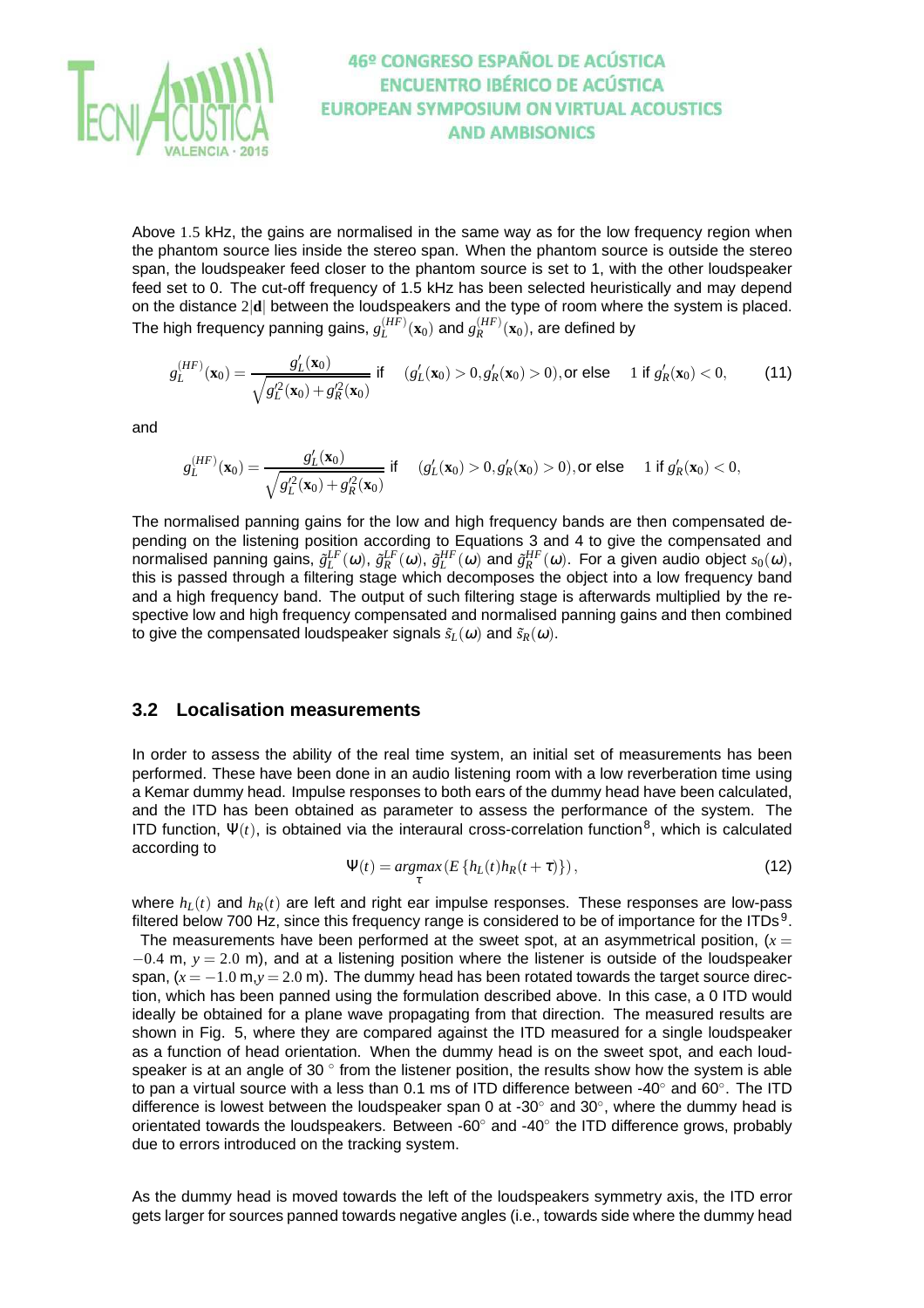



Figure 5: ITD difference obtained from panning a virtual source between -70° and 70°. Results measured at the sweet spot, at an asymmetrical listening position,  $(x = -0.4 \text{ m}, y = 2.0 \text{ m})$ , and at a listening position outside of the loudspeaker span,  $(x = -1.0 \text{ m}, y = 2.0 \text{ m})$ . The black thick dashed line shown for comparison is the measured ITD from a single loudspeaker.

has been moved to). This, however, remains very close to 0 for the case when the dummy head is at an asymmetrical listening position,  $(x = -0.4 \text{ m}, y = 2.0 \text{ m})$  between -20 $^{\circ}$ , where the closest loudspeaker is placed, and 60 $\degree$ . If the dummy head is moved further to the left, so that it is now placed outside of the loudspeaker set up, the localisation is still good, i.e., the ITD difference is close to 0, for virtual sources incoming between  $0^{\circ}$  and  $40^{\circ}$ . For virtual sources panned between 40 $\degree$  and 60 $\degree$  the ITD difference grows to be about 1 ms at 60 $\degree$ . This indicates that the perceived localisation of virtual sources coming from such direction is affected by small inaccuracies in the tracking system and in the loudspeaker radiation pattern. Nevertheless, it is shown how the ITD difference for target source directions inside the loudspeaker span is small compared to that measured from a single loudspeaker rotated along the dummy head.

### **4 CONCLUSION**

An adaptive stereo system for object based reproduction has been presented. By constantly calculating the position of the listener with respect to both loudspeakers, the proposed formulation adjusts the loudspeaker signals when the listener is outside of the sweet spot, assuring that both loudspeaker feeds arrive with the same amplitude and at the same time. Whilst it is not totally possible to adjust for the loudspeaker directivity, which is frequency and orientation dependent, it is possible to adjust the time arrival of both signals.

The proposed approach is also used for the reproduction of audio objects. Vector base amplitude panning (VBAP) is used for obtaining loudspeaker gains which allow controlling the position of the audio objects, with the loudspeaker feeds also adapted to the listener position. The loudspeaker feeds are calculated differently for low and high frequencies, with a cut off frequency of 1.5 kHz. Below this frequency, the original VBAP formulation is used independently of the listener-object position, and above that frequency, the VBAP formulation is used for objects placed inside the loudspeaker span. This allows to extend the stereo span for the low frequencies, where both pressure waves add coherently. Two normalisation options have been evaluated to weight the panning gains at low frequencies, coherent and incoherent normalisation.